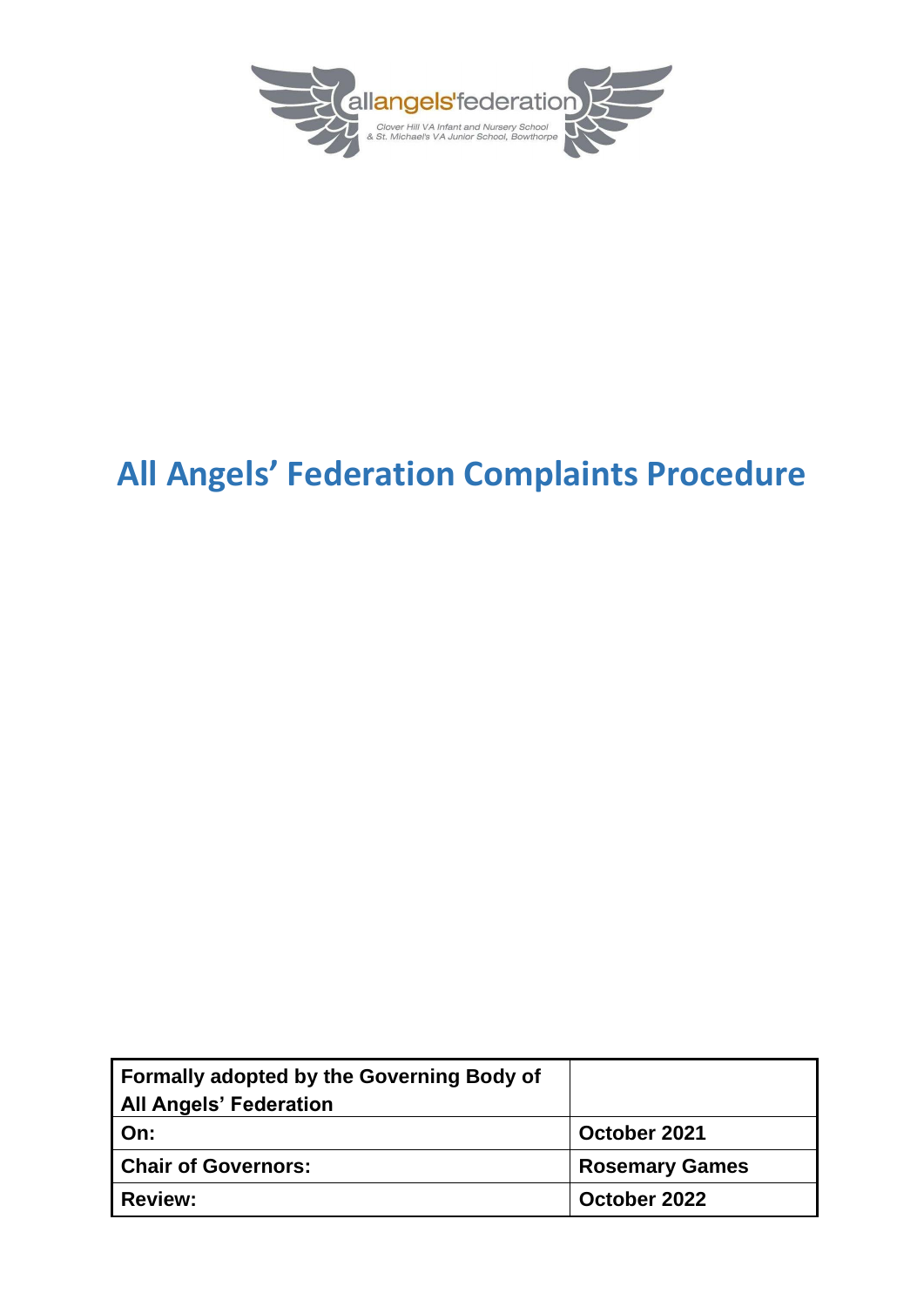### All Angels' Federation Complaints Procedure

#### Introduction

All Angel's Federation endeavours to provide the best possible education for all of its pupils in an open and transparent environment. We welcome any feedback that we receive from parents, pupils and third parties, and we accept that not all of this will be positive. Where concerns are raised the school intends for these to be dealt with:

- **Fairly**
- Openly
- Promptly
- **Without Prejudice**

In order to do so, the governing board of All Angel's Federation has approved the following procedure which explains what you should do if you wish to make a complaint about the school. All members of staff will be familiar with the procedure and will be able to assist you.

#### Complaints that fall outside of this procedure

Complaints relating to the following issues are covered by a separate/specific policy.

- Pupil admissions; please see the school's admissions policy or contact Norfolk County Council
- Pupil exclusions; please see the school's Behaviour and Relationships Policy
- Staff grievance, capability or disciplinary; these are covered by the school's G*rievance, Disciplinary or Capability* procedures.
- Where the complaint concerns a third party used by the school; please complain directly to the third party themselves, the details of who to contact will be provided by the school office. .
- **EXECT:** Subject Access Requests and Freedom of Information Requests please see the school's Data Protection and Freedom of Information policy
- **Complaints relating to Statutory Assessments of Special Educational Needs (SEN)**
- Safeguarding matters
- **Whistleblowing**

These policies are available on the school website or on request from the school.

#### Resolving concerns informally

For the purpose of this procedure concerns are defined as having a worry or doubt over an issue considered to be important for which reassurances are sought. The majority of concerns can be dealt with without resorting to the formal stages of the formal complaints procedure (see below). The governing board of All Angel's Federation encourages those that have concerns to raise them with the appropriate person at the school (e.g. your child's class teacher) and to work constructively with that person towards resolving them. The extent to which this was both attempted and followed may be taken into consideration when assessing the reasonableness of a complaint during the formal stages of the procedure.

The formal stages of the procedure should be followed when attempts to resolve concerns informally have proved unsuccessful, and in cases where individuals wish to raise their concern formally.

#### Complaints about the headteacher or the governors

Where a complaint is about the headteacher, the complainant should notify the clerk to the governors (see contact details at the end of the document). The stage one process (see the formal stages below) will then commence, but with the chair of governors as the individual responsible for the investigation, rather than the headteacher.

Where a complaint concerns a governor, the complainant should contact the clerk to the governing board. The clerk will then determine the most appropriate course of action, seeking advice as appropriate. This will depend upon the nature of the complaint.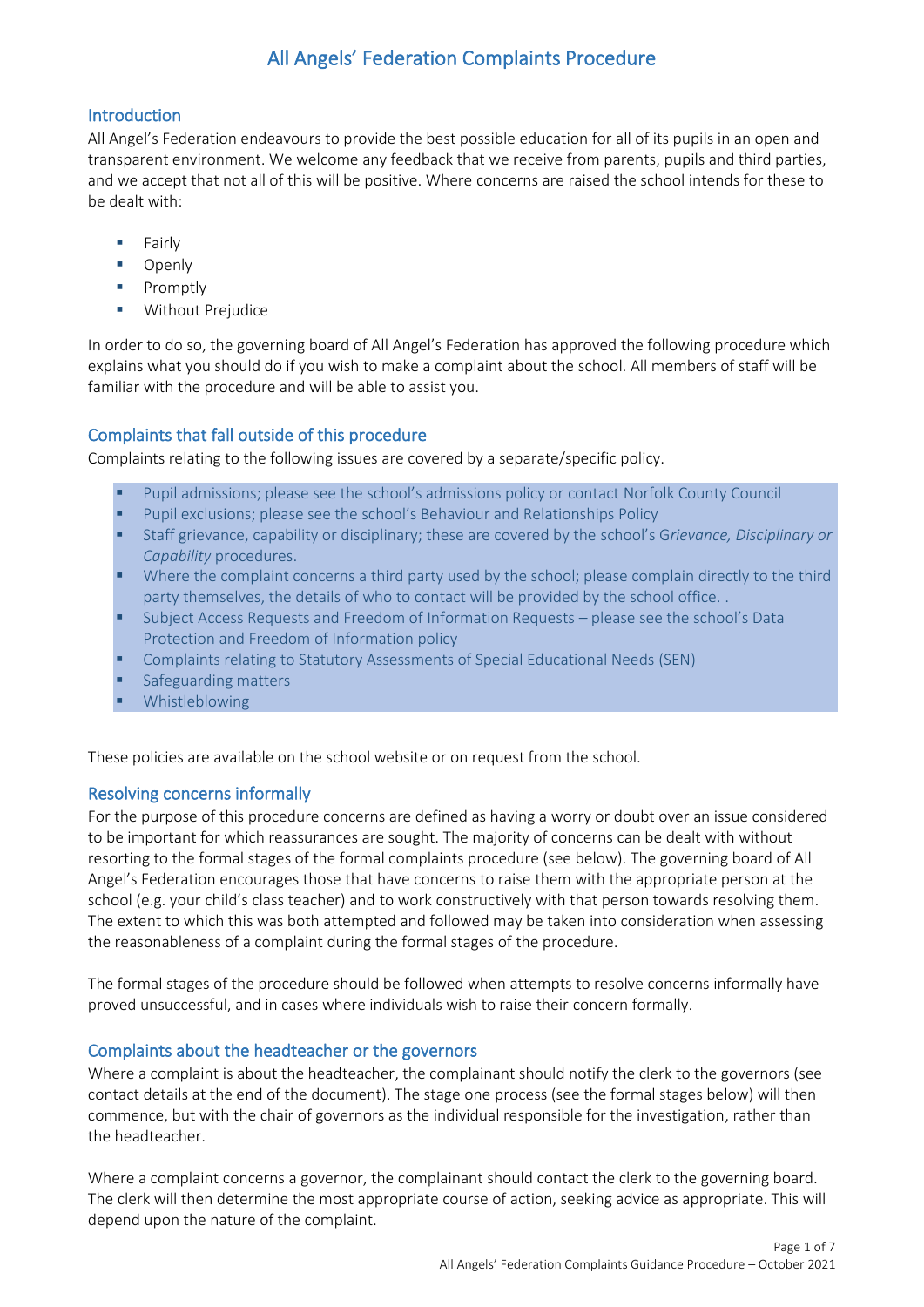#### The timescale for making a complaint

Notification of a complaint should be given as soon as possible after the issue that led to the complaint has occurred and after informal attempts to seek resolution have proved unsuccessful. Complaints that are submitted more than three months after the issue that led to the complaint occurred will not be considered under this procedure unless there are exceptional circumstances. These may include (but are not limited to) subsequent information about the complaint coming to light and a valid explanation of why it was not possible to give notification of the complaint sooner. In such cases the headteacher/chair of the governing board/clerk to the governing board (as appropriate) will review the circumstances, seek advice and determine whether the complaint should be considered under the formal procedure.

#### Maintaining records

A confidential written record of all complaints that are made in accordance with this procedure will be kept by the school. The written record will include whether the complaint has been resolved following a formal procedure and whether it proceeded to a panel review meeting. It will also refer to any action taken by the school as a result of the complaint regardless of whether it has been upheld. Records should be kept for an appropriate length of time and not less than a 12-month period.

#### Maintaining confidentiality

Informal concerns and complaints will be dealt with confidentially at all stages and at the conclusion of the procedure. Confidentiality should be maintained all times by everyone involved. The governing board of All Angel's Federation requests that complaints are not discussed publically, including via social media.

Actions taken in relation to school staff that arise as a result of the complaint will remain confidential to the school and the member of staff concerned.

Written records taken and used throughout the complaints process, including correspondence, notes of meetings, telephone calls etc., will kept securely and in accordance with the principles of the General Data Protection Regulation (GDPR) and Data Protection Act 2018.

#### Safeguarding

Wherever a concern indicates that a child's wellbeing or safety is at risk, the school is duty bound to report this immediately to the local authority. Any action taken will be in accordance with the school's safeguarding policy, which is on the schools' websites.

#### The formal stages of the complaints procedure

The majority of concerns can be dealt with without resorting to the formal stages of the procedure. If you need to raise a concern, then please do so with the relevant member of staff who will be happy to talk to you and seek to resolve it.

There are two formal stages of the complaints procedure.

#### Stage 1 – formal investigation by headteacher

- 1. A request for a formal investigation of a complaint by the headteacher (or chair of the governing board as appropriate) should be made in writing C/O the school, or by completing the formal complaints form that is included as Appendix 1 of this procedure.
- 2. The headteacher (or chair of the governing board as appropriate) will acknowledge the request in writing no later than 10 working days (excluding those that fall in the school holidays) of receiving it. The written acknowledgment will, as far as possible, explain how the complaint will be investigated and the timescale for completing the investigation.
- 3. A log of all correspondence in relation to the complaint will be kept in accordance with the Data Protection Principles.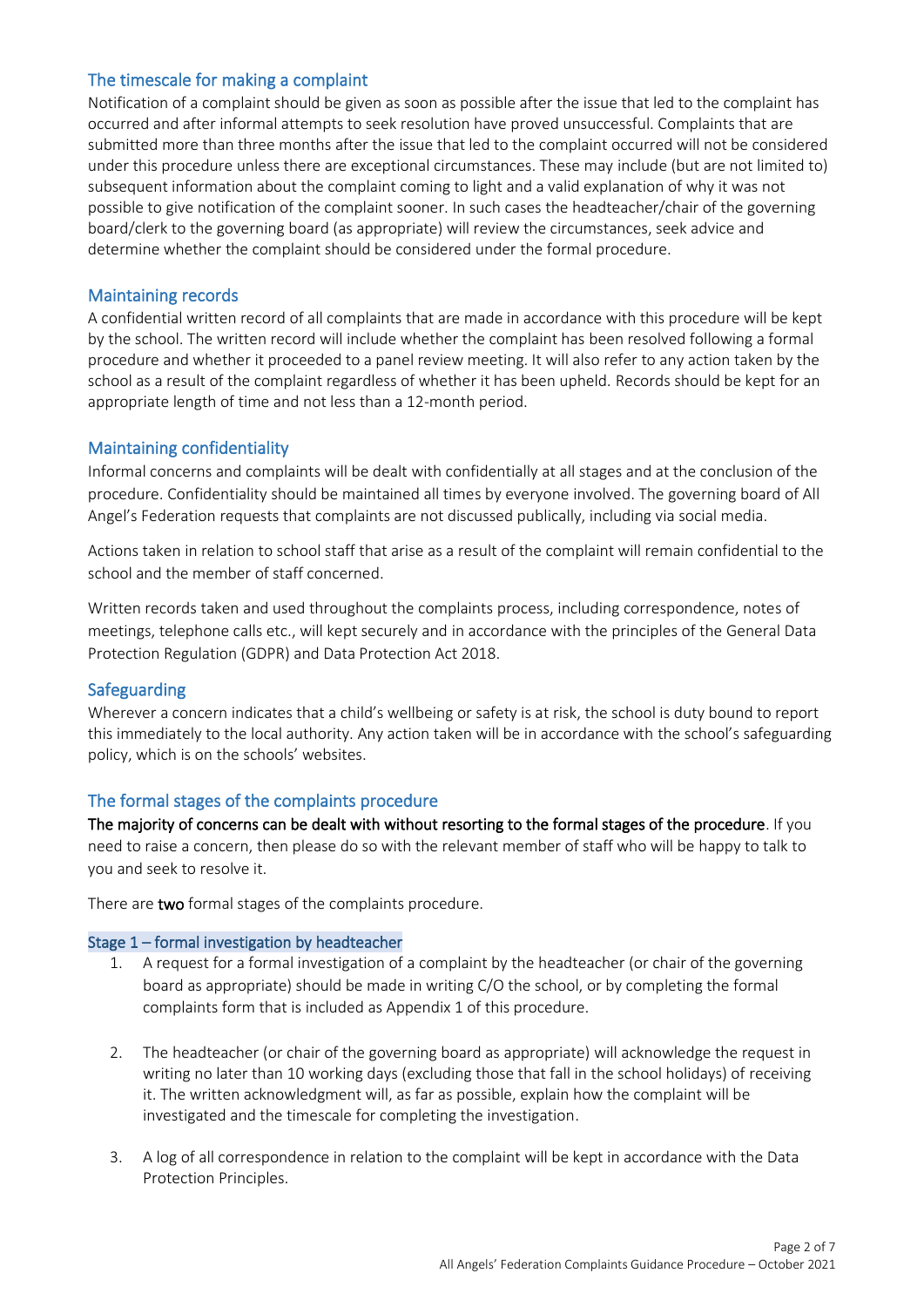- 4. The headteacher will consider all relevant evidence. This may include, but is not limited to:
	- obtaining statements from the complainant and those involved with the complaint
	- meeting with the complainant and those involved in the complaint
	- **EXECTE FIGHTS TEAM** reviewing correspondence and other document relating to the complaint
- 5. After considering the available evidence, the headteacher can decide to:
	- uphold the complaint and direct that certain action be taken to resolve it
	- **•** uphold the complaint in part (in other words find an aspect or aspects of the complaint to be valid, but not the whole complaint) direct for certain action to be taken, or
	- **■** dismiss the complaint entirely
- 6. The headteacher will inform the complainant of their decision in writing, the grounds on which it was made and any actions taken as a result of the complaint. This will be within 20 working days (excluding those that fall in the school holidays) of having issued written acknowledgement of receipt of the complaint (see 2 above). The written notification shall also advise the complainant of their right to escalate the complaint to stage 2 of the formal complaints procedure if they are not satisfied with the outcome at stage 1, including the contact details of the clerk to the governing board (see page).

#### Stage 2 – Review by a panel of the governing board

The complainant is entitled to request a review of the decision taken at stage 1 and the actions taken. The review is carried out by a panel of the governing board at a meeting convened by the clerk to the governing board.

Requests for a review of the decision taken at stage 1 should be made in writing to the clerk (see contact details below) no later than 4 weeks after written notification of the decision taken has been received. The request should include a brief summary of the complaint, why the complainant it dissatisfied with the outcome of stage 1 and the outcome they are seeking.

The clerk will fulfil the role of organising the time and date of the review meeting, inviting all the attendees, collating all the relevant documentation and distributing these 5 days in advance of the meeting. Minutes of the review meeting will be taken by the clerk and provided with the written notification of the decision taken at stage 2 (see 9 below).

The following steps are taken at stage 2:

- 1. The clerk will acknowledge the written request for the complaint to be reviewed no later than ten working days (not including the school holidays) after receiving it.
- 2. The clerk will convene a panel of three school governors to review the complaint. All three panel members will have no prior knowledge of the content of the complaint.
- 3. The review meeting will take place within 20 working days (excluding those which fall in the school holidays) of receipt of the written acknowledgement from the clerk (see 1 above).
- 4. The panel may decide to invite the following to attend the review meeting:
	- the complainant
	- the headteacher (or chair of the governing board as appropriate) who investigated the complaint and made the decision at stage 1
	- relevant persons involved in the complaint
	- persons whom, in the view of the panel, can provide relevant advice and information relating to the subject of the complaint and the review process at stage 2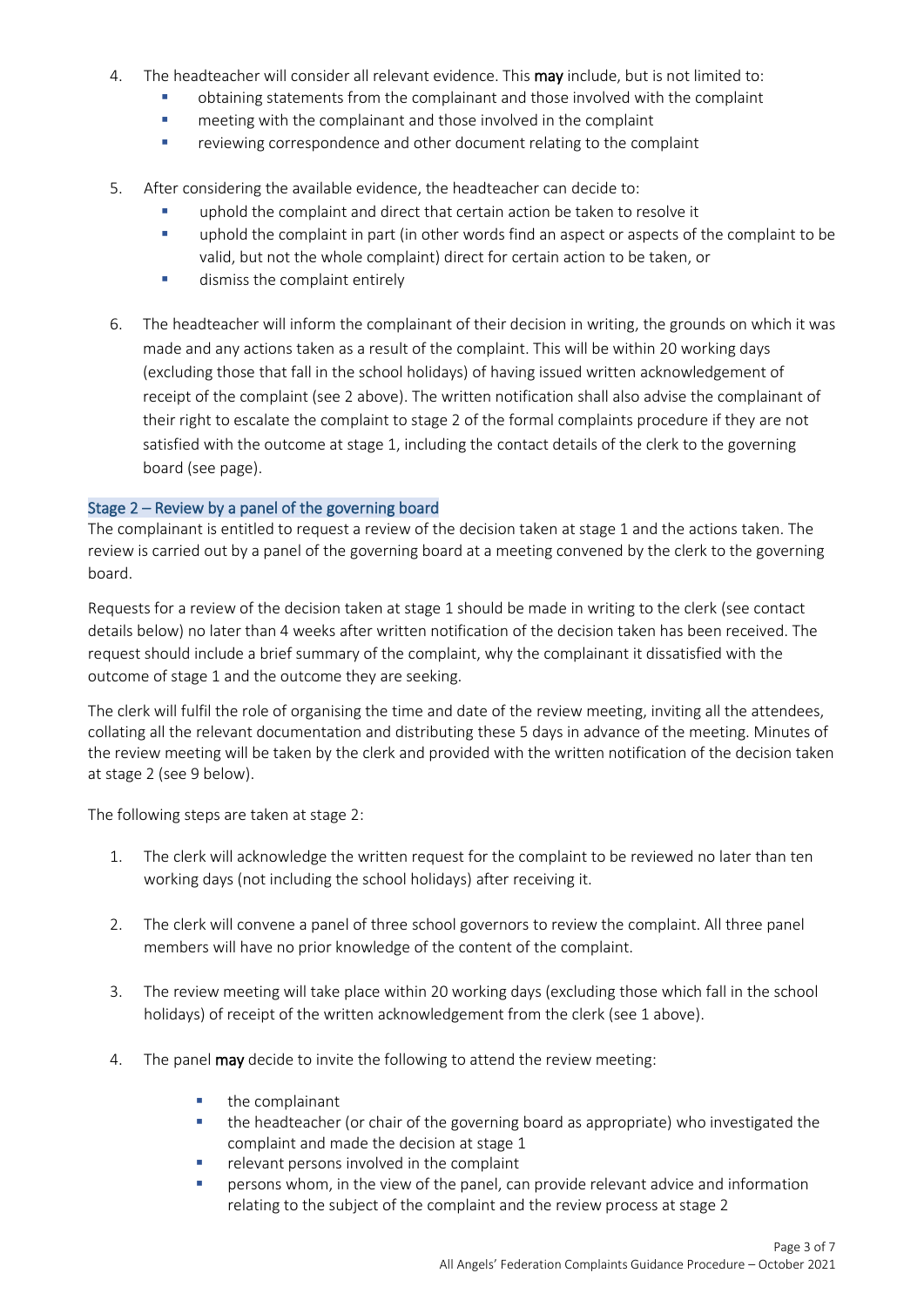- 5. Where the complainant, headteacher and/or relevant person involved in the complaint have been invited to attend the review meeting, they are entitled to be accompanied by a family member/friend/representative as appropriate. However, legal representatives are not permitted to attend the review meeting.
- 6. Where the relevant persons involved in the complaint include pupils at the school, and their attendance at the review meeting has been requested by the panel, parental permission must be sought if they are under the age of 18. Extra care will be taken to consider the vulnerability of children where they are present at a complaints hearing.
- 7. Where the complaint is about a governor or the governing board the complainant may request that the review meeting is held by an independent panel. This is at the discretion of the governing board who will notify the clerk of their decision. Where an entirely independent panel is required, timescales may be affected while the school source appropriate individuals for the review.
- 8. After considering the complaint afresh and reviewing the available evidence, the panel reviewing the complaint can decide to:
	- **•** uphold the complaint and direct that certain action be taken to resolve it;
	- **•** uphold the complaint in part (in other words find an aspect or aspects of the complaint to be valid, but not the whole complaint) and direct for certain action to be taken, or
	- **■** dismiss the complaint entirely.

Irrespective of the decision taken, the panel may also recommend steps that the complainant and the school should take to move forward from the presenting issues in the best interests of all concerned. The panel may also recommend steps to be taken that reduce the likelihood of a similar complaint being made in the future.

9. The complainant, the headteacher (or chair of the governing board as appropriate) who investigated the complaint and made the decision at stage 1, and, where relevant, the person complained about will be informed in writing of the outcome of the review meeting no later than 10 working days (excluding those which fall in the school holidays) after the review meeting has taken place.

This is the final stage at which the school will consider the complaint. If the complainant remains dissatisfied and wishes to escalate the complaint further, they should refer to the following:

- If the complainant remains dissatisfied with the outcome of the complaints procedure, they may contact the local authority.
- **■** If the complainant feels that the governing board acted 'unreasonably' in the handling of the complaint, they can complain to the Department for Education after the complaints procedure has been exhausted. Please note that 'unreasonable' is used in a legal sense and means acting in a way in which no reasonable school or authority would act in the same circumstances. <https://www.gov.uk/complain-about-school>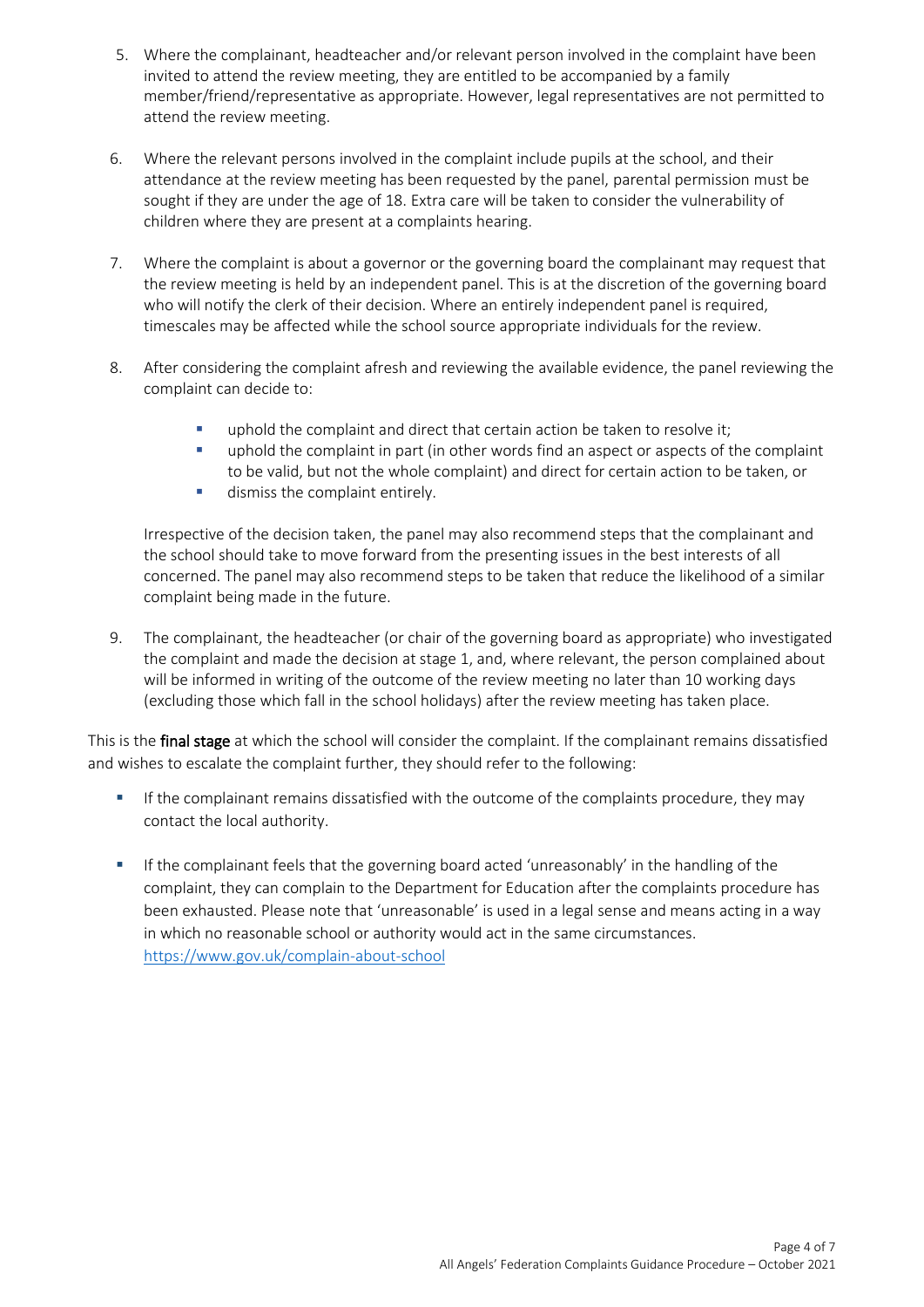#### Timescale for completing the formal stages of the procedure



All Angel's Federation will endeavour to complete the formal stages of its complaints procedure in a timely manner and within the timescale for each stage that is referred to above. However, if it becomes clear that for any reason All Angel's Federation is unable to meet the timescale for completing a stage of the procedure, the complainant will be advised of this immediately, along with the reason for the delay and the revised timescale.

#### Serial, persistent and unreasonable complaints

For the purpose of this procedure a complaint may be viewed as serial and/or persistent if it relates to the same issue that was the subject of a previous complaint (made by the same complainant) which has already been through a formal complaints procedure in which the complainant has been notified of the outcome. In such cases it is likely that the complainant will be informed that the matter is now closed and that All Angel's Federation will provide no further response.

For the purpose of this procedure a complaint may be viewed as unreasonable if it contains threatening, abusive or offensive language and conveys unrealistic outcomes beyond all reason. In such cases the headteacher/chair of the governing board/clerk to the governing board (as appropriate) will consult with relevant parties and may decide that the complaint is not considered under this procedure. The complainant will be notified in writing that this is the case and that All Angel's Federation will provide no further response.

Queries regarding any aspect of the complaints procedure should be directed to the clerk to the governing board at the following address:

[stmoffice@allangelsfederation.org.uk](mailto:stmoffice@allangelsfederation.org.uk) and in the subject bar Confidential FAO Mrs H Wright, Clerk to Governors.